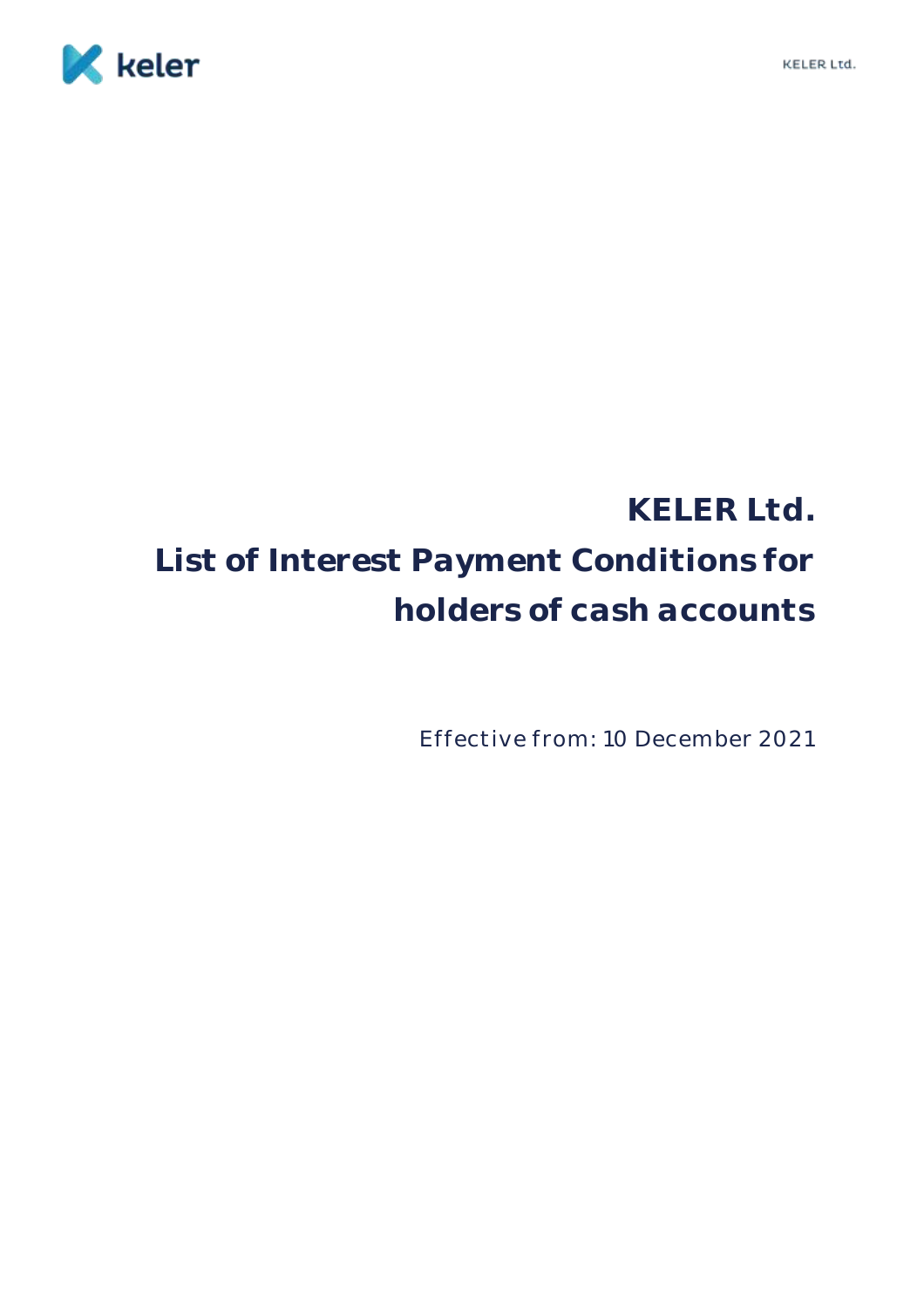

## **I. Interest rates, HUF**

KELER Ltd. pays interest for the closing balance of cash accounts and cash sub accounts maintained by KELER Ltd. for individual account holders and for the cash accounts to register collective guarantee funds:

1. interest rate for the credit balance of all HUF cash deposit accounts:

# **Central bank O/N deposit rate -0.30 %**

2. interest rate for the HUF custody accounts:

**0 %**

KELER Ltd. reserves the right to change the terms of the List of Conditions at any time with notice to business partners. The List of Interest Payment Conditions will be made public on the web site of publications at www.kozzetetelek.hu and in the official premises of KELER Ltd.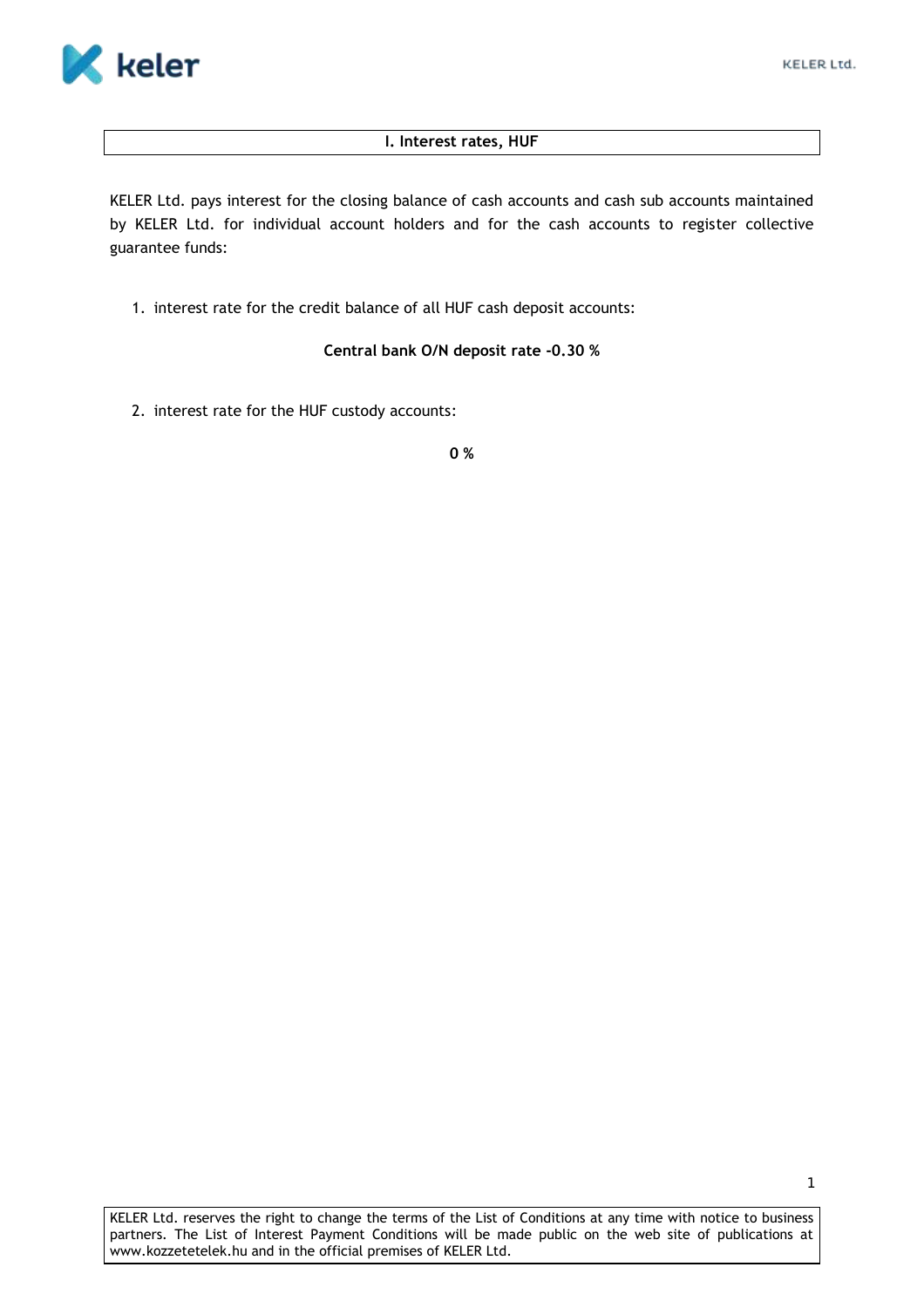

# **II. Interest rates, foreign exchange**

KELER Ltd. pays and charges interest for the foreign exchange cash accounts maintained by KELER Ltd. as follows:

1. interest rate for the credit balance of EUR foreign exchange accounts:

## **-1.50 % per annum**

2. interest rate for the credit balance of USD foreign exchange accounts:

## **-0.55 % per annum**

3. interest rate for the credit balance of GBP foreign exchange accounts:

## **-0.55 % per annum**

4. interest rate for the credit balance of CHF foreign exchange accounts:

## **-1.15 % per annum**

5. interest rate for the credit balance of DKK foreign exchange accounts:

**-1.45 % per annum**

6. interest rate for the credit balance of SEK foreign exchange accounts:

**-1.25 % per annum**

7. interest rate for the credit balance of JPY foreign exchange accounts:

**-0.75 % per annum**

8. interest rate for the credit balance of PLN foreign exchange accounts:

**-1.25 % per annum**

9. interest rate for the credit balance of NOK foreign exchange accounts:

## **-1.25 % per annum**

2

KELER Ltd. reserves the right to change the terms of the List of Conditions at any time with notice to business partners. The List of Interest Payment Conditions will be made public on the web site of publications at www.kozzetetelek.hu and in the official premises of KELER Ltd.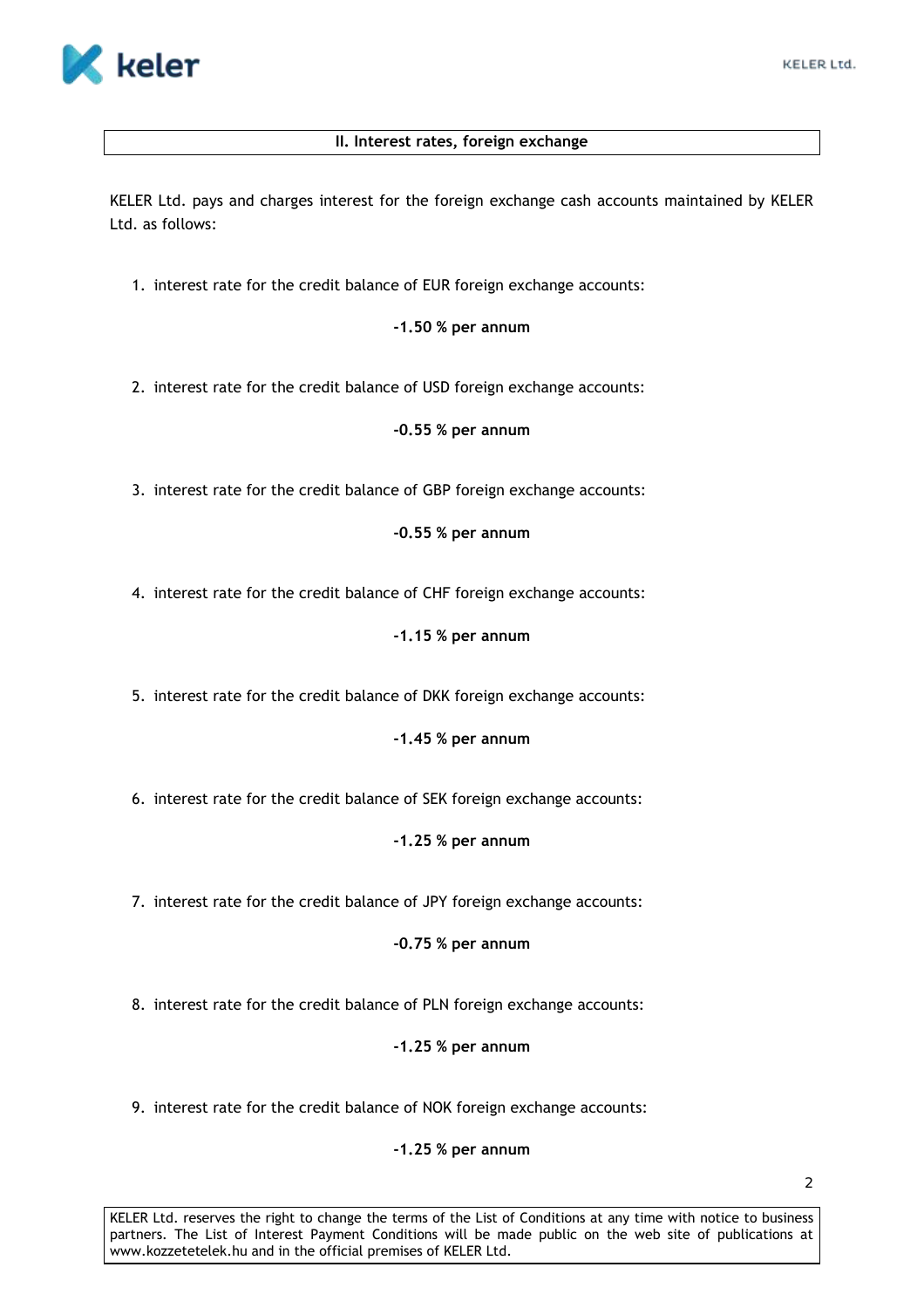

10. interest rate for the credit balance of AUD foreign exchange accounts:

## **-0.50 % per annum**

11. interest rate for the credit balance of CAD foreign exchange accounts:

#### **-0.50 % per annum**

12. interest rate for the credit balance of NZD foreign exchange accounts:

#### **-0.50 % per annum**

13. interest rate for the credit balance of AED foreign exchange accounts:

## **-0.50 % per annum**

14. interest rate for the credit balance of ARS foreign exchange accounts:

## **-0.75 % per annum**

15. interest rate for the credit balance of ILS foreign exchange accounts:

## **-1.25 % per annum**

16. rate of interest charged to the debit balance of accounts held with KELER Ltd.:

**7.00 % per annum**